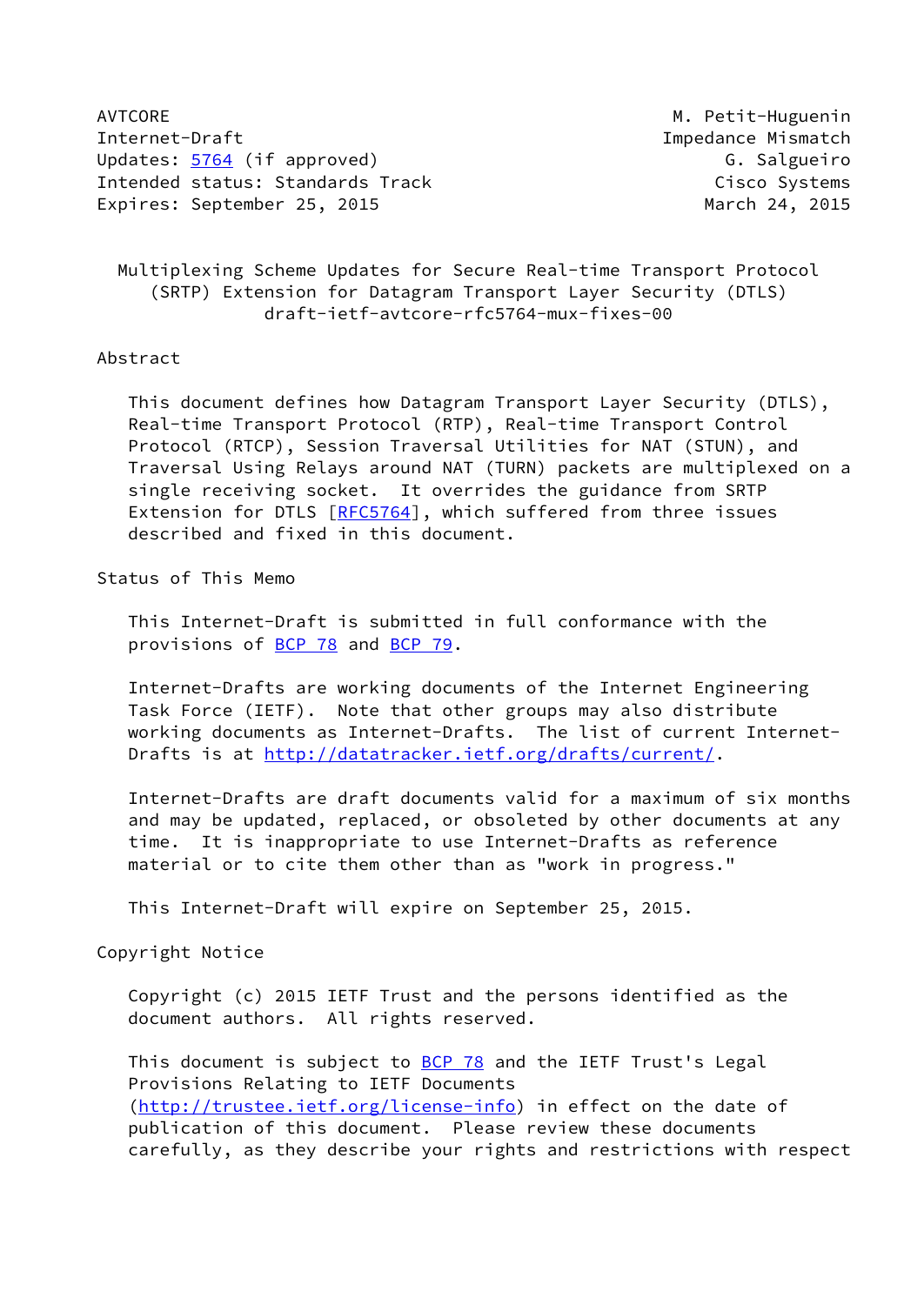<span id="page-1-1"></span>Internet-Draft [RFC 5764](https://datatracker.ietf.org/doc/pdf/rfc5764) Mux Fixes March 2015

 to this document. Code Components extracted from this document must include Simplified BSD License text as described in Section 4.e of the Trust Legal Provisions and are provided without warranty as described in the Simplified BSD License.

## Table of Contents

| $1$ .                                                 | $\overline{2}$                                               |  |  |
|-------------------------------------------------------|--------------------------------------------------------------|--|--|
| 1.1.                                                  | 3<br>Implicit Allocation of Codepoints for New STUN Methods. |  |  |
| 1.2.                                                  | Implicit Allocation of New Codepoints for TLS                |  |  |
|                                                       | $\overline{4}$                                               |  |  |
| 1.3.                                                  | Multiplexing of TURN Channels<br>$\overline{4}$              |  |  |
| $\overline{2}$ .                                      | $\overline{5}$                                               |  |  |
| $\underline{3}$ .                                     |                                                              |  |  |
| $\overline{4}$ .                                      | $\frac{6}{7}$                                                |  |  |
| $\overline{5}$ .                                      | $\underline{8}$                                              |  |  |
| 6.                                                    | $\underline{8}$                                              |  |  |
| 6.1.                                                  |                                                              |  |  |
|                                                       | 00 00 00 00                                                  |  |  |
|                                                       | 6.3. TURN Channel Numbers                                    |  |  |
| <u>7</u> .                                            |                                                              |  |  |
| 8.                                                    | $\overline{9}$                                               |  |  |
| 8.1.                                                  | 9<br>Normative References                                    |  |  |
|                                                       | 8.2. Informative References<br>10                            |  |  |
| Appendix A.                                           | 10                                                           |  |  |
| A.1.                                                  |                                                              |  |  |
| Modifications between draft-ietf-avtcore-rfc5764-mux- |                                                              |  |  |
|                                                       | fixes-00 and draft-petithuguenin-avtcore-rfc5764-mux-        |  |  |
|                                                       | fixes-02<br>11                                               |  |  |
| A.2.                                                  | Modifications between draft-petithuguenin-avtcore-rfc5764    |  |  |
|                                                       | -mux-fixes-00 and draft-petithuguenin-avtcore-rfc5764        |  |  |
|                                                       | 11                                                           |  |  |
|                                                       | Authors' Addresses<br>11                                     |  |  |

# <span id="page-1-0"></span>[1](#page-1-0). Introduction

Section 5.1.2 of Secure Real-time Transport Protocol (SRTP) Extension for DTLS [\[RFC5764](https://datatracker.ietf.org/doc/pdf/rfc5764)] defines a scheme for a Real-time Transport Protocol (RTP) [\[RFC3550](https://datatracker.ietf.org/doc/pdf/rfc3550)] receiver to demultiplex Datagram Transport Layer Security (DTLS) [[RFC6347](https://datatracker.ietf.org/doc/pdf/rfc6347)], Session Traversal Utilities for NAT (STUN) [\[RFC5389](https://datatracker.ietf.org/doc/pdf/rfc5389)] and Secure Real-time Transport Protocol (SRTP)/Secure Real-time Transport Control Protocol (SRTCP) [[RFC3711\]](https://datatracker.ietf.org/doc/pdf/rfc3711) packets that are arriving on the RTP port. Unfortunately, this demultiplexing scheme has created three problematic issues: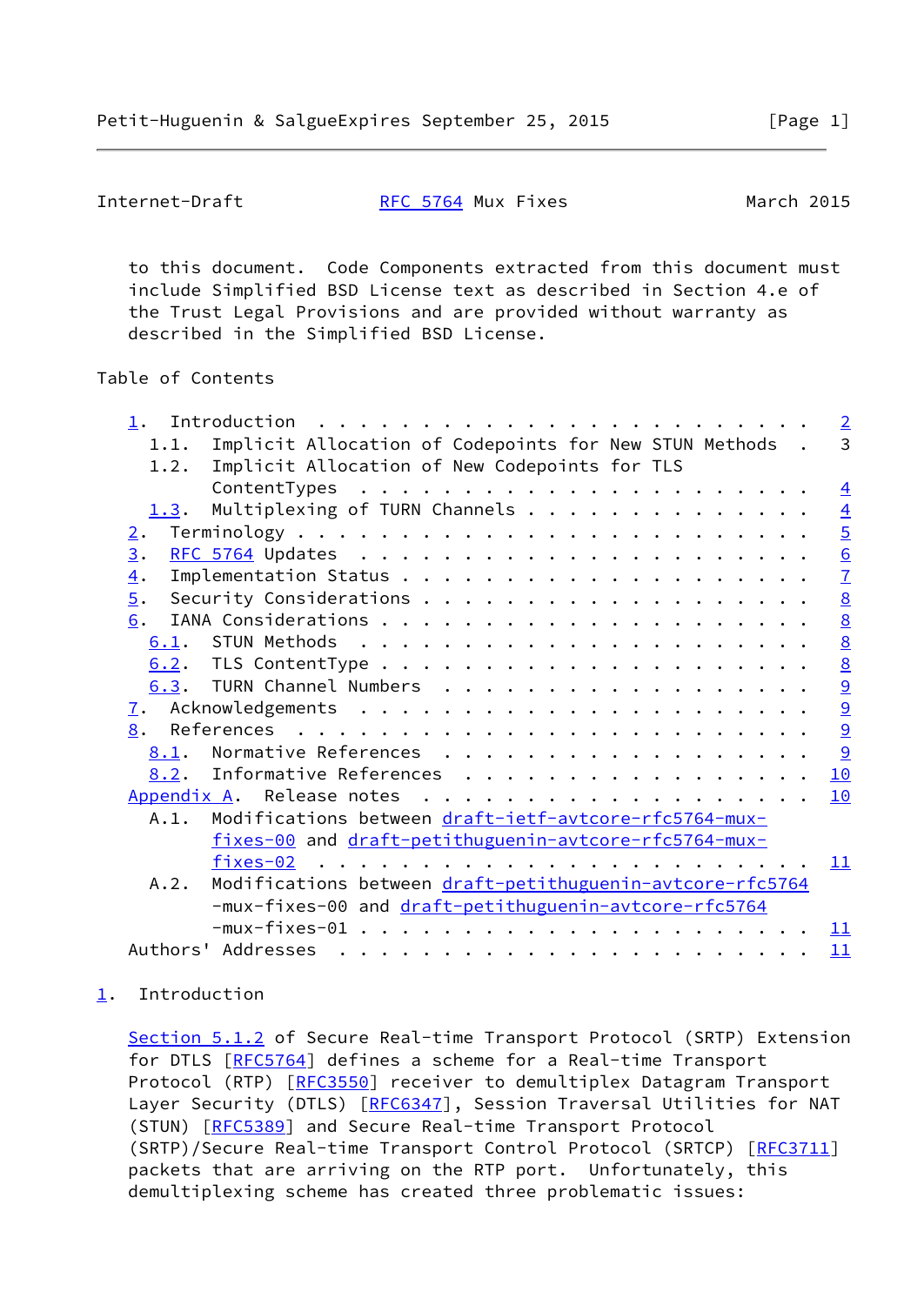1. It implicitly allocated codepoints for new STUN methods without an IANA registry reflecting these new allocations.

Petit-Huguenin & SalgueExpires September 25, 2015 [Page 2]

Internet-Draft **[RFC 5764](https://datatracker.ietf.org/doc/pdf/rfc5764) Mux Fixes** March 2015

- 2. It implicitly allocated codepoints for new Transport Layer Security (TLS) ContentTypes without an IANA registry reflecting these new allocations.
- 3. It did not take into account the fact that the Traversal Using Relays around NAT (TURN) usage of STUN can create TURN channels that also need to be demultiplexed with the other packet types explicitly mentioned in Section [5.1.2 of RFC 5764.](https://datatracker.ietf.org/doc/pdf/rfc5764#section-5.1.2)

 These flaws in the demultiplexing scheme were unavoidably inherited by other documents, such as [\[RFC7345](https://datatracker.ietf.org/doc/pdf/rfc7345)] and [\[I-D.ietf-mmusic-sdp-bundle-negotiation](#page-10-2)]. These will need to be corrected with the updates this document provides when it become normative.

<span id="page-2-0"></span>[1.1](#page-2-0). Implicit Allocation of Codepoints for New STUN Methods

 The demultiplexing scheme in [\[RFC5764](https://datatracker.ietf.org/doc/pdf/rfc5764)] states that the receiver can identify the packet type by looking at the first byte. If the value of this first byte is 0 or 1, the packet is identified to be STUN. The problem that arises as a result of this implicit allocation is that this restricts the codepoints for STUN methods (as described in Section [18.1 of \[RFC5389\]](https://datatracker.ietf.org/doc/pdf/rfc5389#section-18.1)) to values between 0x000 and 0x07F, which in turn reduces the number of possible STUN method codepoints assigned by IETF Review (i.e., the range from (0x000 - 0x7FF) from 2048 to only 128 and entirely obliterating those STUN method codepoints assigned by Designated Expert (i.e., the range 0x800 - 0xFFF). In fact, [RFC 5764](https://datatracker.ietf.org/doc/pdf/rfc5764) implicitly (and needlessly) allocated a very large range of STUN methods, but at a minimum the IANA STUN Methods registry should properly reflect this.

 There are only a few STUN method codepoints currently allocated. For this reason, simply marking the implicit allocations made by [RFC 5764](https://datatracker.ietf.org/doc/pdf/rfc5764) in the STUN Method registry may create a shortage of codepoints at a time when interest in STUN and STUN Usages (especially TURN) is growing rapidly. Consequently, this document also changes the [RFC](https://datatracker.ietf.org/doc/pdf/rfc5764)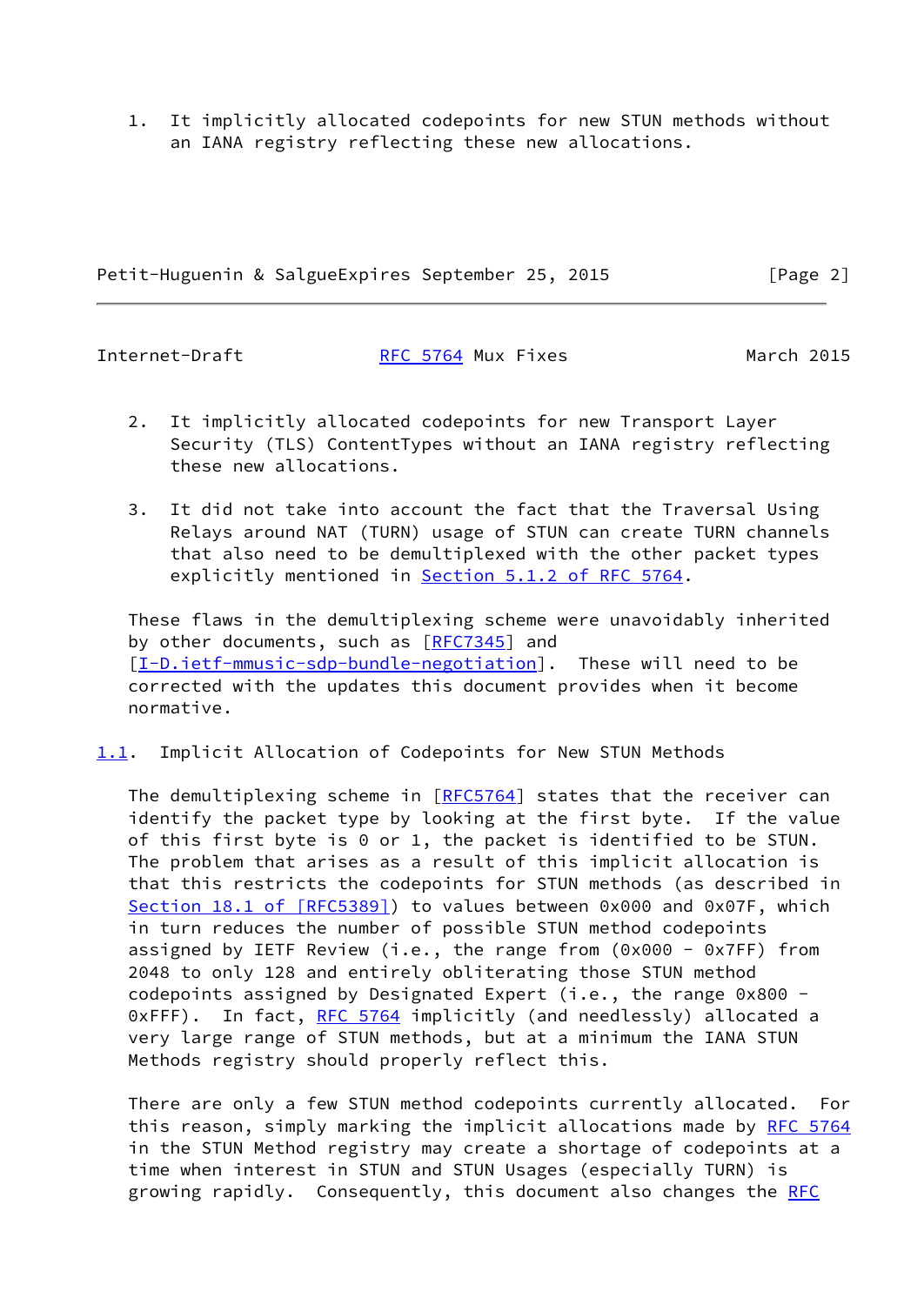[5764](https://datatracker.ietf.org/doc/pdf/rfc5764) packet identification algorithm to expand the range assigned to the STUN protocol from  $0 - 1$  to  $0 - 19$ , as the values 2-19 are unused.

 In addition to explicitly allocating STUN methods codepoints from 0x500 to 0xFFF as Reserved values, this document also updates the IANA registry such that the STUN method codepoints assigned via IETF Review are in the 0x000-0x27F range and those assigned via Designated Expert are in the 0x280-0x4FF range. The proposed changes to the STUN Method Registry is:

OLD:

Petit-Huguenin & SalgueExpires September 25, 2015 [Page 3]

<span id="page-3-0"></span>

| Internet-Draft                    | RFC 5764 Mux Fixes               | March 2015 |
|-----------------------------------|----------------------------------|------------|
| $0x000-0x7FF$<br>$0x800 - 0x$ FFF | IETF Review<br>Designated Expert |            |
| NEW:                              |                                  |            |

| $0x000 - 0x27F$ | <b>IETF Review</b> |
|-----------------|--------------------|
| $0x280 - 0x4FF$ | Designated Expert  |
| $0x500-0x$ FFF  | Reserved           |

<span id="page-3-2"></span>[1.2](#page-3-2). Implicit Allocation of New Codepoints for TLS ContentTypes

The demultiplexing scheme in [\[RFC5764](https://datatracker.ietf.org/doc/pdf/rfc5764)] dictates that if the value of the first byte is between 20 and 63 (inclusive), then the packet is identified to be DTLS. The problem that arises is that this restricts the TLS ContentType codepoints (as defined in [Section](https://datatracker.ietf.org/doc/pdf/rfc5246#section-12) 12 of [RFC5246]) to this range, and by extension implicitly allocates ContentType codepoints 0 to 19 and 64 to 255. Unlike STUN, TLS is a mature protocol that is already well established and widely implemented and thus we expect only relatively few new codepoints to be assigned in the future. With respect to TLS packet identification, this document simply explicitly reserves the codepoints from 0 to 19 and from 64 to 255 so they are not inadvertently assigned in the future.

<span id="page-3-1"></span>[1.3](#page-3-1). Multiplexing of TURN Channels

When used with ICE  $[REC5245]$ , an [RFC 5764](https://datatracker.ietf.org/doc/pdf/rfc5764) implementation can receive packets on the same socket from three different paths, as shown in Figure 1: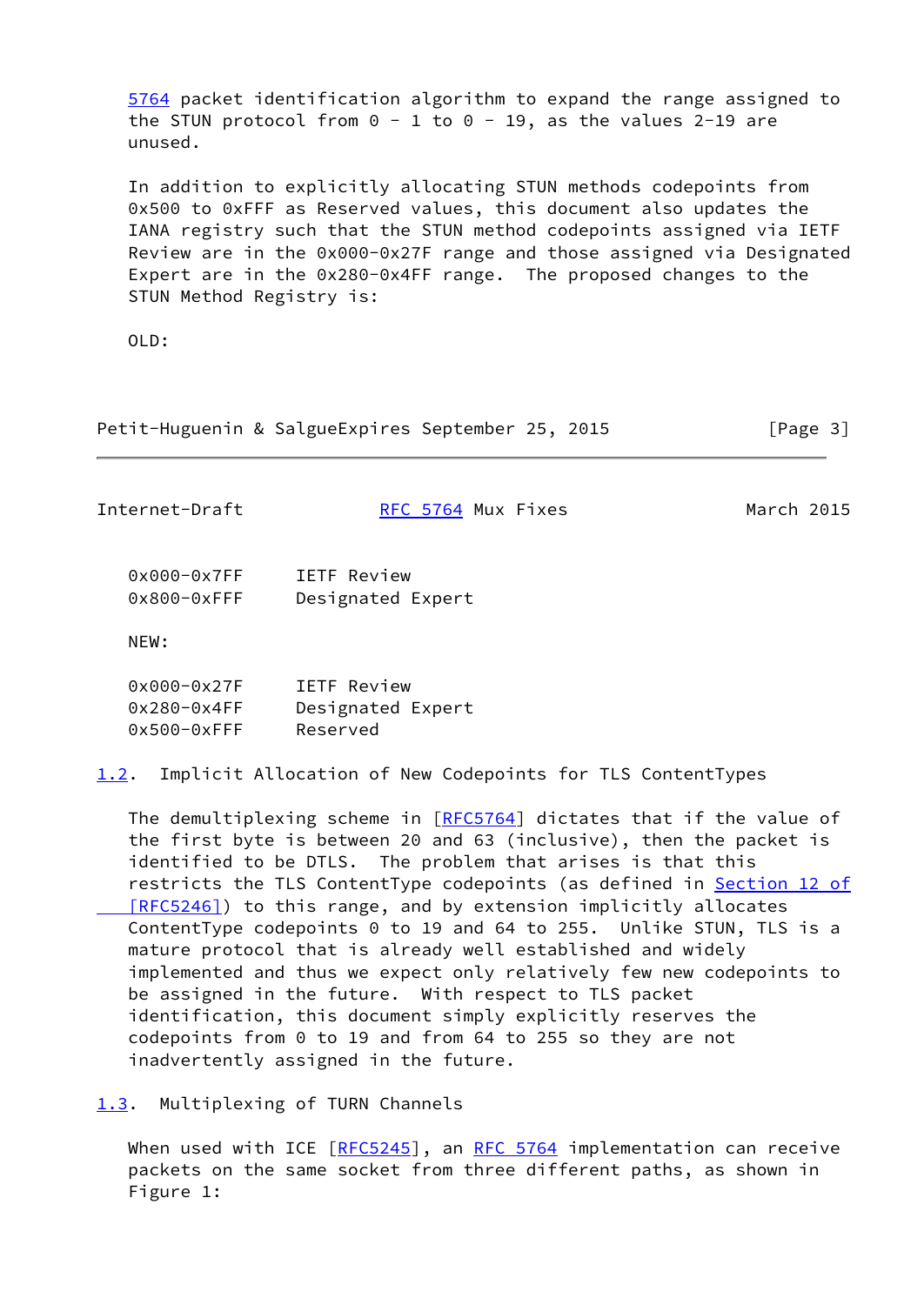- 1. Directly from the source
- 2. Through a NAT
- 3. Relayed by a TURN server

Petit-Huguenin & SalgueExpires September 25, 2015 [Page 4]

<span id="page-4-0"></span>Internet-Draft [RFC 5764](https://datatracker.ietf.org/doc/pdf/rfc5764) Mux Fixes March 2015



Figure 1: Packet Reception by an [RFC 5764](https://datatracker.ietf.org/doc/pdf/rfc5764) Implementation

 Even if the ICE algorithm succeeded in selecting a non-relayed path, it is still possible to receive data from the TURN server. For instance, when ICE is used with aggressive nomination the media path can quickly change until it stabilizes. Also, freeing ICE candidates is optional, so the TURN server can restart forwarding STUN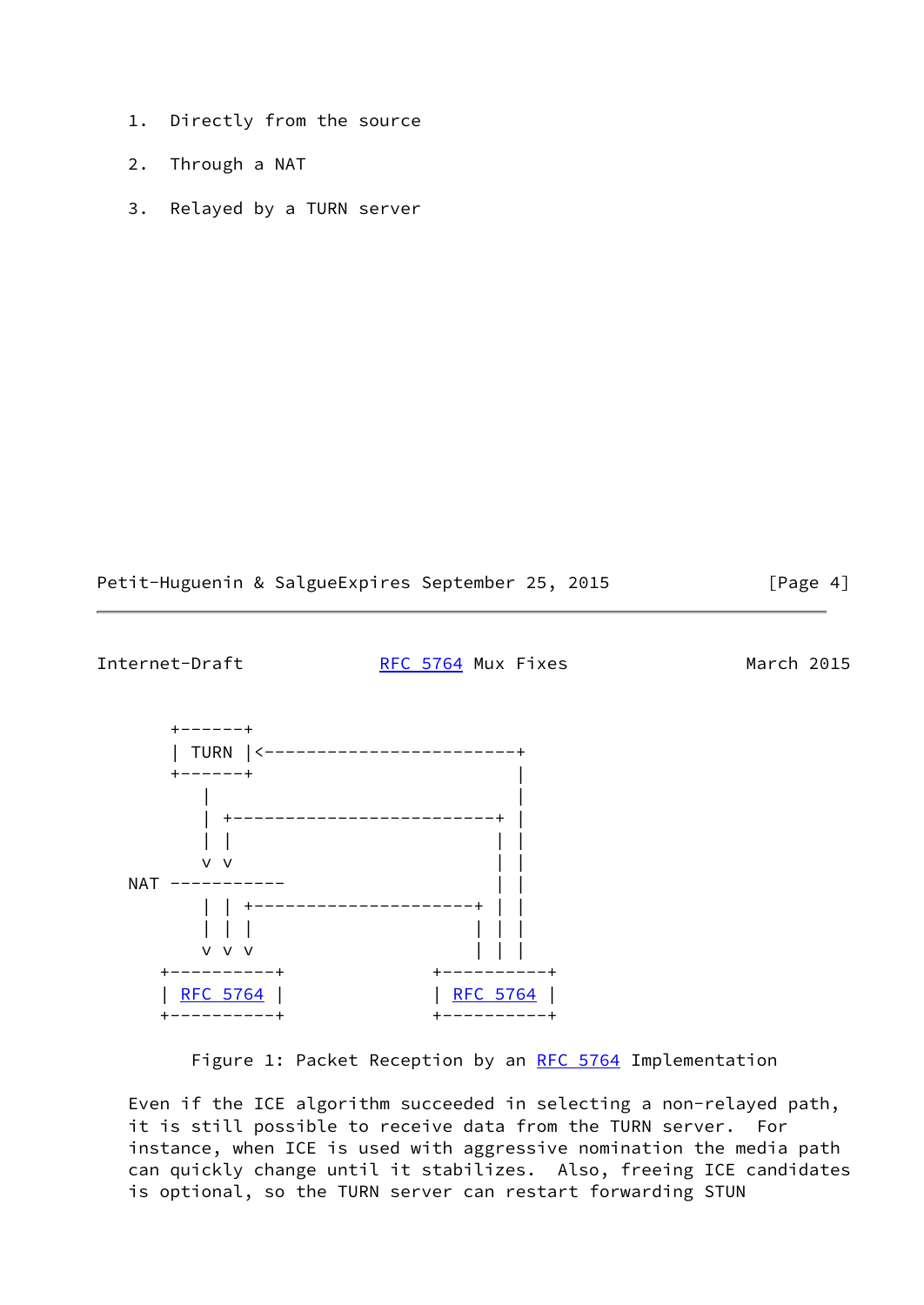connectivity checks during an ICE restart.

 TURN channels are an optimization where data packets are exchanged with a 4-byte prefix, instead of the standard 36-byte STUN overhead (see Section [2.5 of \[RFC5766\]](https://datatracker.ietf.org/doc/pdf/rfc5766#section-2.5)). The problem is that the [RFC 5764](https://datatracker.ietf.org/doc/pdf/rfc5764) demultiplexing scheme does not define what to do with packets received over a TURN channel since these packets will start with a first byte whose value will be between 64 and 127 (inclusive). If the TURN server was instructed to send data over a TURN channel, then the current [RFC 5764](https://datatracker.ietf.org/doc/pdf/rfc5764) demultiplexing scheme will reject these packets. Current implementations violate [RFC 5764](https://datatracker.ietf.org/doc/pdf/rfc5764) for values 64 to 127 (inclusive) and they instead parse packets with such values as TURN. In order to prevent future documents from assigning values from the unused range to a new protocol, this document modifies the [RFC 5764](https://datatracker.ietf.org/doc/pdf/rfc5764) demultiplexing algorithm to properly account for TURN channels.

## <span id="page-5-0"></span>[2](#page-5-0). Terminology

 The key words "MUST", "MUST NOT", "REQUIRED", "MAY", and "OPTIONAL" in this document are to be interpreted as described in [\[RFC2119](https://datatracker.ietf.org/doc/pdf/rfc2119)] when they appear in ALL CAPS. When these words are not in ALL CAPS (such as "must" or "Must"), they have their usual English meanings, and are not to be interpreted as [RFC 2119](https://datatracker.ietf.org/doc/pdf/rfc2119) key words.

Petit-Huguenin & SalgueExpires September 25, 2015 [Page 5]

<span id="page-5-2"></span>Internet-Draft **[RFC 5764](https://datatracker.ietf.org/doc/pdf/rfc5764) Mux Fixes** March 2015

## <span id="page-5-1"></span>[3](#page-5-1). [RFC 5764](https://datatracker.ietf.org/doc/pdf/rfc5764) Updates

This document updates the text in **Section 5.1.2 of [RFC5764]** as follows:

OLD TEXT

 The process for demultiplexing a packet is as follows. The receiver looks at the first byte of the packet. If the value of this byte is 0 or 1, then the packet is STUN. If the value is in between 128 and 191 (inclusive), then the packet is RTP (or RTCP, if both RTCP and RTP are being multiplexed over the same destination port). If the value is between 20 and 63 (inclusive), the packet is DTLS. This process is summarized in Figure 3.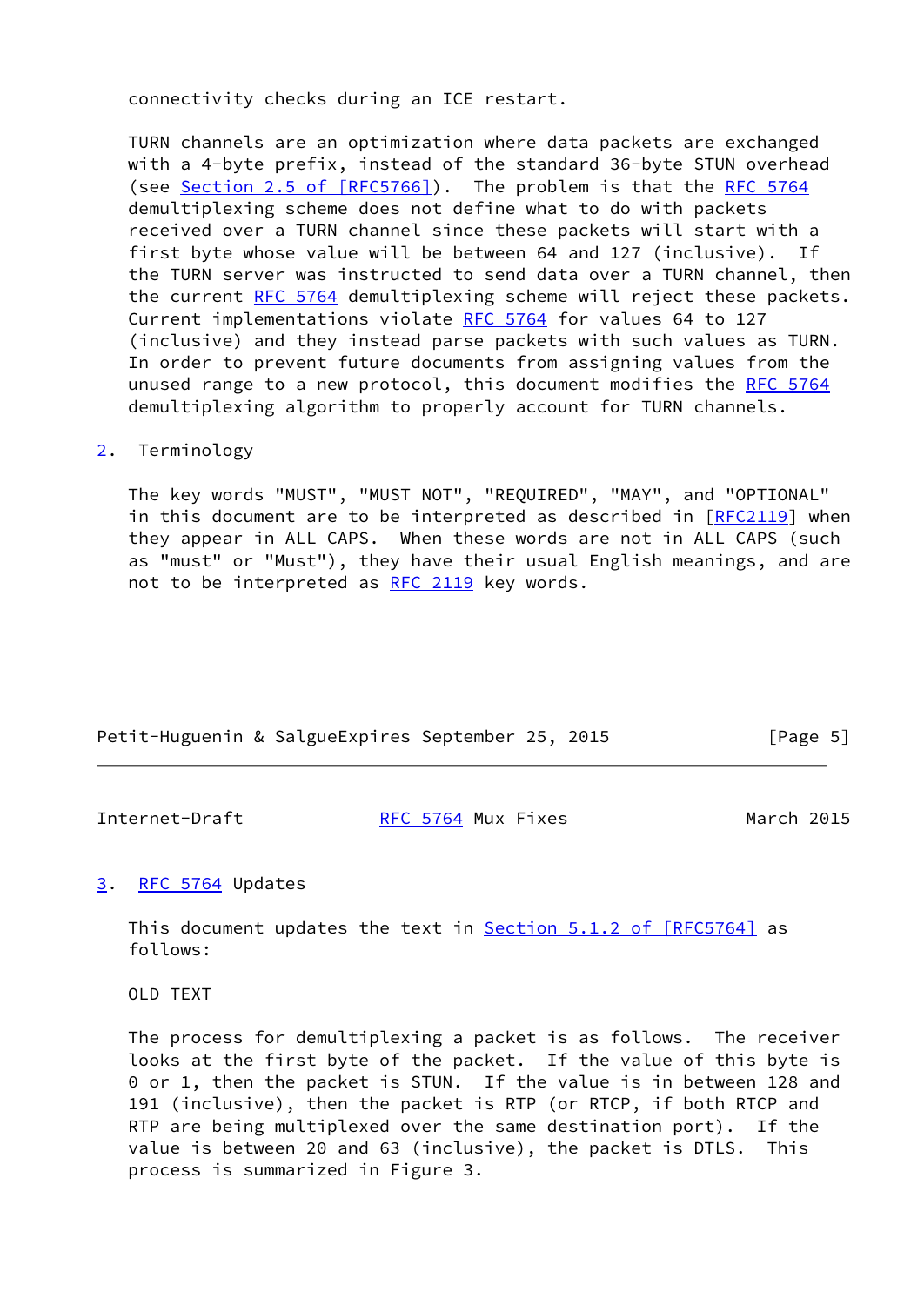

 Figure 3: The DTLS-SRTP receiver's packet demultiplexing algorithm. Here the field B denotes the leading byte of the packet.

END OLD TEXT

NEW TEXT

 The process for demultiplexing a packet is as follows. The receiver looks at the first byte of the packet. If the value of this byte is in between 0 and 19 (inclusive), then the packet is STUN. If the value is in between 128 and 191 (inclusive), then the packet is RTP (or RTCP, if both RTCP and RTP are being multiplexed over the same destination port). If the value is between 20 and 63 (inclusive), the packet is DTLS. If the value is between 64 and 127 (inclusive), the packet is TURN Channel. This process is summarized in Figure 3.

Petit-Huguenin & SalgueExpires September 25, 2015 [Page 6]

<span id="page-6-0"></span>Internet-Draft [RFC 5764](https://datatracker.ietf.org/doc/pdf/rfc5764) Mux Fixes March 2015

 +----------------+ | 127 < B < 192 -+--> forward to RTP | | | 63 < B < 128 -+--> forward to TURN Channel packet --> | | | 19 < B < 64 -+--> forward to DTLS | |  $B < 20$  -+--> forward to STUN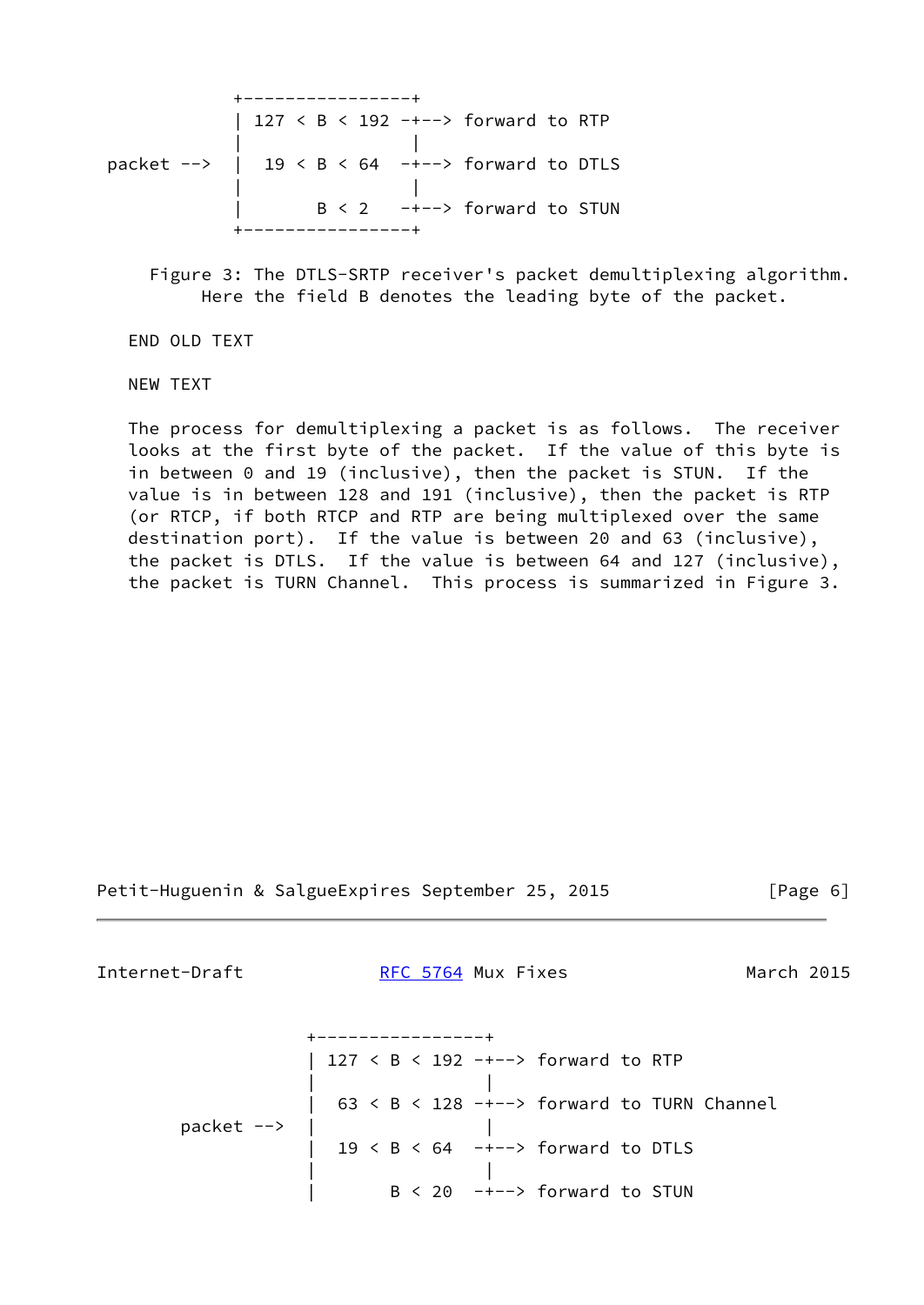+----------------+

 Figure 3: The DTLS-SRTP receiver's packet demultiplexing algorithm. Here the field B denotes the leading byte of the packet.

END NEW TEXT

 [[Note: we may want to use "<=" instead of "<" to make it easier on implementers.]]

<span id="page-7-0"></span>[4](#page-7-0). Implementation Status

 [[Note to RFC Editor: Please remove this section and the reference to [\[RFC6982](https://datatracker.ietf.org/doc/pdf/rfc6982)] before publication.]]

 This section records the status of known implementations of the protocol defined by this specification at the time of posting of this Internet-Draft, and is based on a proposal described in [\[RFC6982](https://datatracker.ietf.org/doc/pdf/rfc6982)]. The description of implementations in this section is intended to assist the IETF in its decision processes in progressing drafts to RFCs. Please note that the listing of any individual implementation here does not imply endorsement by the IETF. Furthermore, no effort has been spent to verify the information presented here that was supplied by IETF contributors. This is not intended as, and must not be construed to be, a catalog of available implementations or their features. Readers are advised to note that other implementations may exist.

 According to [\[RFC6982](https://datatracker.ietf.org/doc/pdf/rfc6982)], "this will allow reviewers and working groups to assign due consideration to documents that have the benefit of running code, which may serve as evidence of valuable experimentation and feedback that have made the implemented protocols more mature. It is up to the individual working groups to use this information as they see fit".

 Note that there is currently no implementation declared in this section, but the intent is to add [RFC 6982](https://datatracker.ietf.org/doc/pdf/rfc6982) templates here from implementers that support the modifications in this document.

Petit-Huguenin & SalgueExpires September 25, 2015 [Page 7]

<span id="page-7-2"></span>

Internet-Draft **[RFC 5764](https://datatracker.ietf.org/doc/pdf/rfc5764) Mux Fixes** March 2015

<span id="page-7-1"></span>[5](#page-7-1). Security Considerations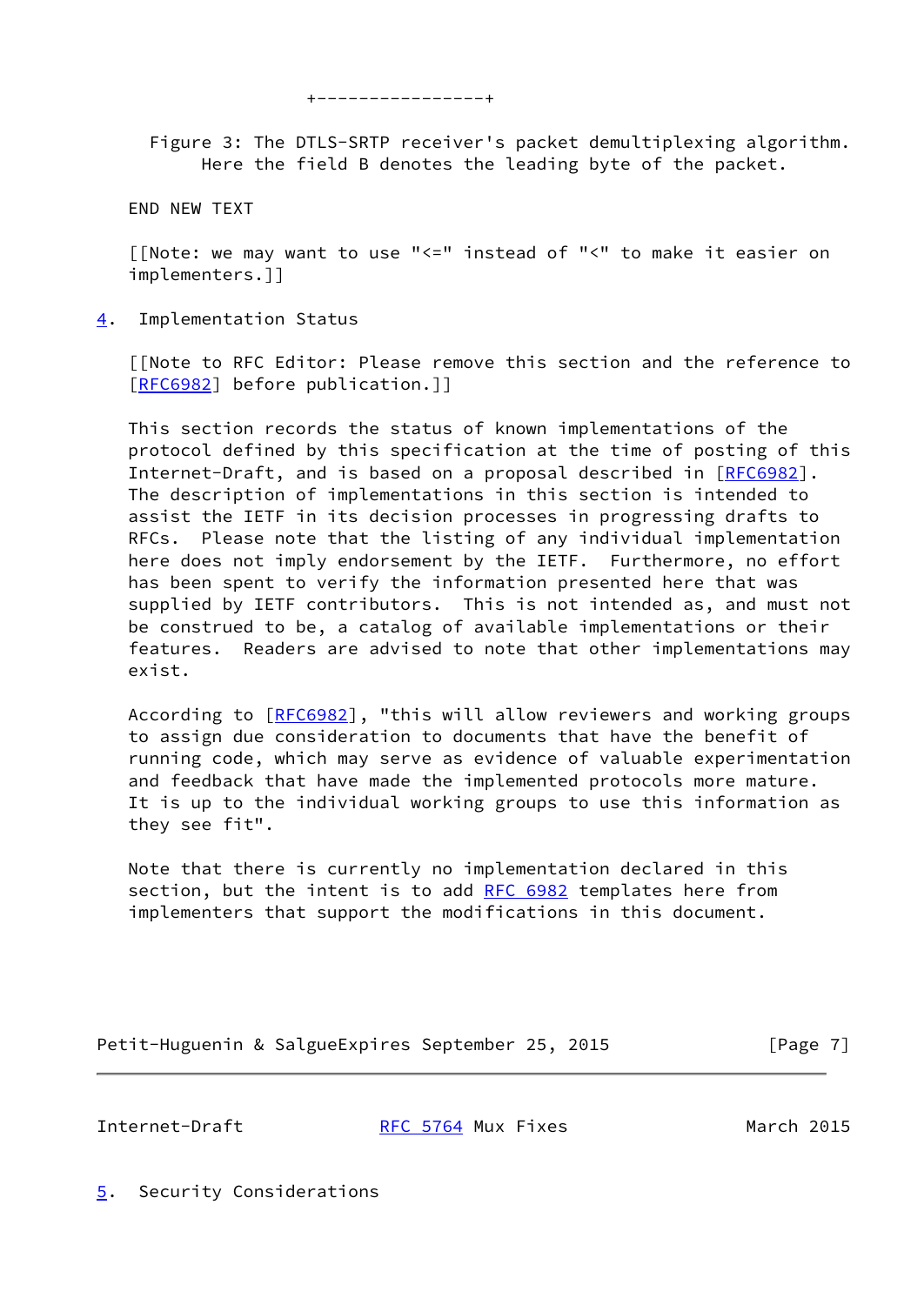This document simply updates existing IANA registries and does not introduce any specific security considerations beyond those detailed in [[RFC5764\]](https://datatracker.ietf.org/doc/pdf/rfc5764).

<span id="page-8-0"></span>[6](#page-8-0). IANA Considerations

<span id="page-8-1"></span>[6.1](#page-8-1). STUN Methods

 This specification contains the registration information for 2816 STUN Methods codepoints, as explained in **Section 1.1** and in accordance with the procedures defined in **Section 18.1 of [RFC5389]**.

Value: 0x500-0xFFF

Name: Reserved

Reference: [RFC5764](https://datatracker.ietf.org/doc/pdf/rfc5764), RFCXXXX

 This specification also reassigns the ranges in the STUN Methods Registry as follow:

Range: 0x000-0x27F

Registration Procedures: IETF Review

Range: 0x280-0x4FF

Registration Procedures: Designated Expert

<span id="page-8-2"></span>[6.2](#page-8-2). TLS ContentType

 This specification contains the registration information for 212 TLS ContentType codepoints, as explained in **Section 1.2** and in accordance with the procedures defined in Section [12 of \[RFC5246\]](https://datatracker.ietf.org/doc/pdf/rfc5246#section-12).

Value: 0-19

Description: Reserved

DTLS-OK: N/A

Reference: [RFC5764](https://datatracker.ietf.org/doc/pdf/rfc5764), RFCXXXX

Value: 64-255

Description: Reserved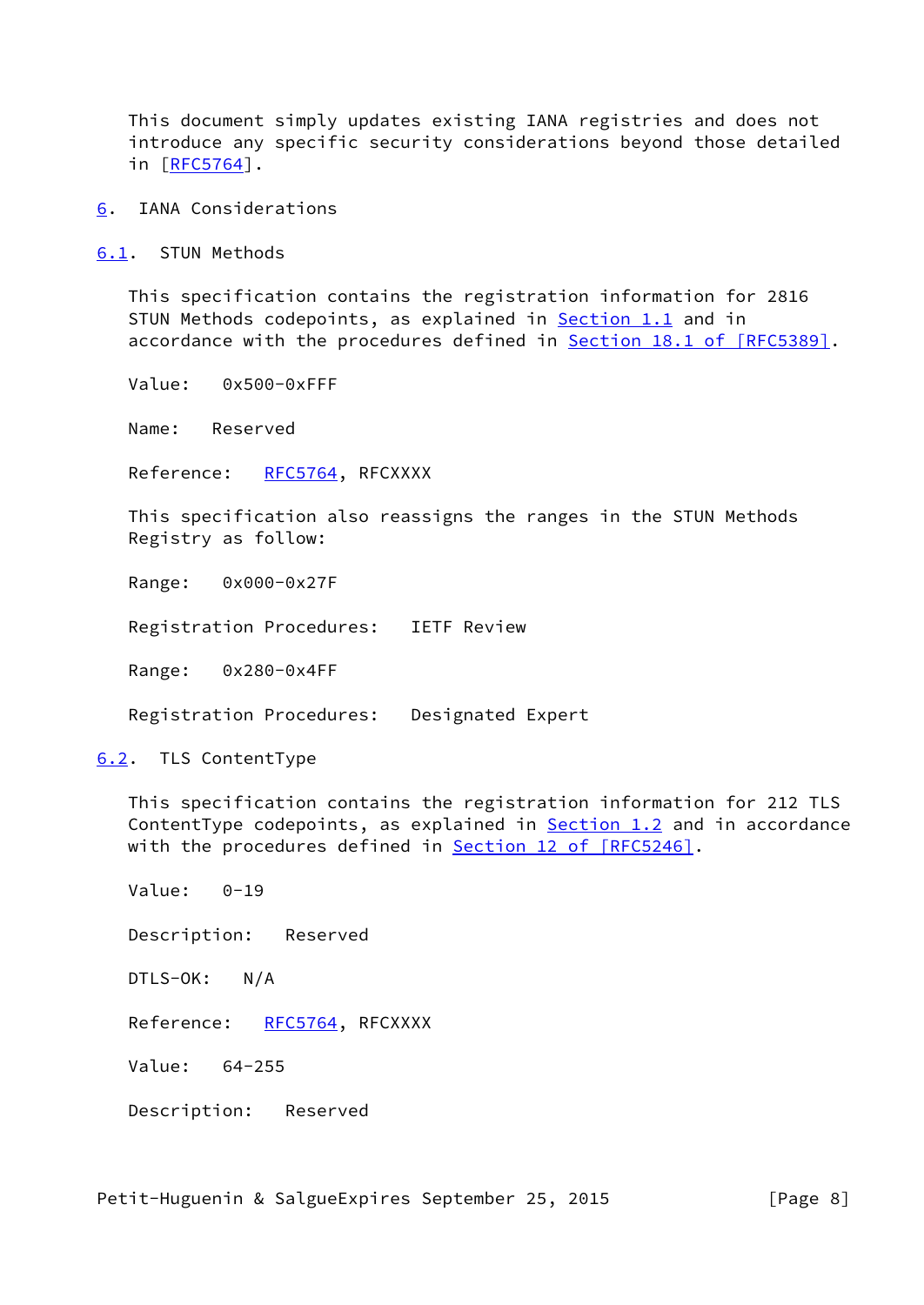<span id="page-9-1"></span>

Internet-Draft [RFC 5764](https://datatracker.ietf.org/doc/pdf/rfc5764) Mux Fixes March 2015

DTLS-OK: N/A

Reference: [RFC5764](https://datatracker.ietf.org/doc/pdf/rfc5764), RFCXXXX

<span id="page-9-0"></span>[6.3](#page-9-0). TURN Channel Numbers

 This specification contains the registration information for 32768 TURN Channel Numbers codepoints, as explained in [Section 1.3](#page-3-1) and in accordance with the procedures defined in **Section [18 of \[RFC5766\]](https://datatracker.ietf.org/doc/pdf/rfc5766#section-18)**.

Value: 0x8000-0xFFFF

Name: Reserved

Reference: RFCXXXX

 [RFC EDITOR NOTE: Please replace RFCXXXX with the RFC number of this document.]

<span id="page-9-2"></span>[7](#page-9-2). Acknowledgements

 The implicit STUN Method codepoint allocations problem was first reported by Martin Thomson in the RTCWEB mailing-list and discussed further with Magnus Westerlund.

 Thanks to Simon Perreault, Colton Shields and Cullen Jennings for the comments, suggestions, and questions that helped improve this document.

<span id="page-9-3"></span>[8](#page-9-3). References

<span id="page-9-4"></span>[8.1](#page-9-4). Normative References

- [RFC2119] Bradner, S., "Key words for use in RFCs to Indicate Requirement Levels", [BCP 14](https://datatracker.ietf.org/doc/pdf/bcp14), [RFC 2119](https://datatracker.ietf.org/doc/pdf/rfc2119), March 1997.
- [RFC3550] Schulzrinne, H., Casner, S., Frederick, R., and V. Jacobson, "RTP: A Transport Protocol for Real-Time Applications", STD 64, [RFC 3550](https://datatracker.ietf.org/doc/pdf/rfc3550), July 2003.
- [RFC3711] Baugher, M., McGrew, D., Naslund, M., Carrara, E., and K. Norrman, "The Secure Real-time Transport Protocol (SRTP)", [RFC 3711,](https://datatracker.ietf.org/doc/pdf/rfc3711) March 2004.
- [RFC5245] Rosenberg, J., "Interactive Connectivity Establishment (ICE): A Protocol for Network Address Translator (NAT)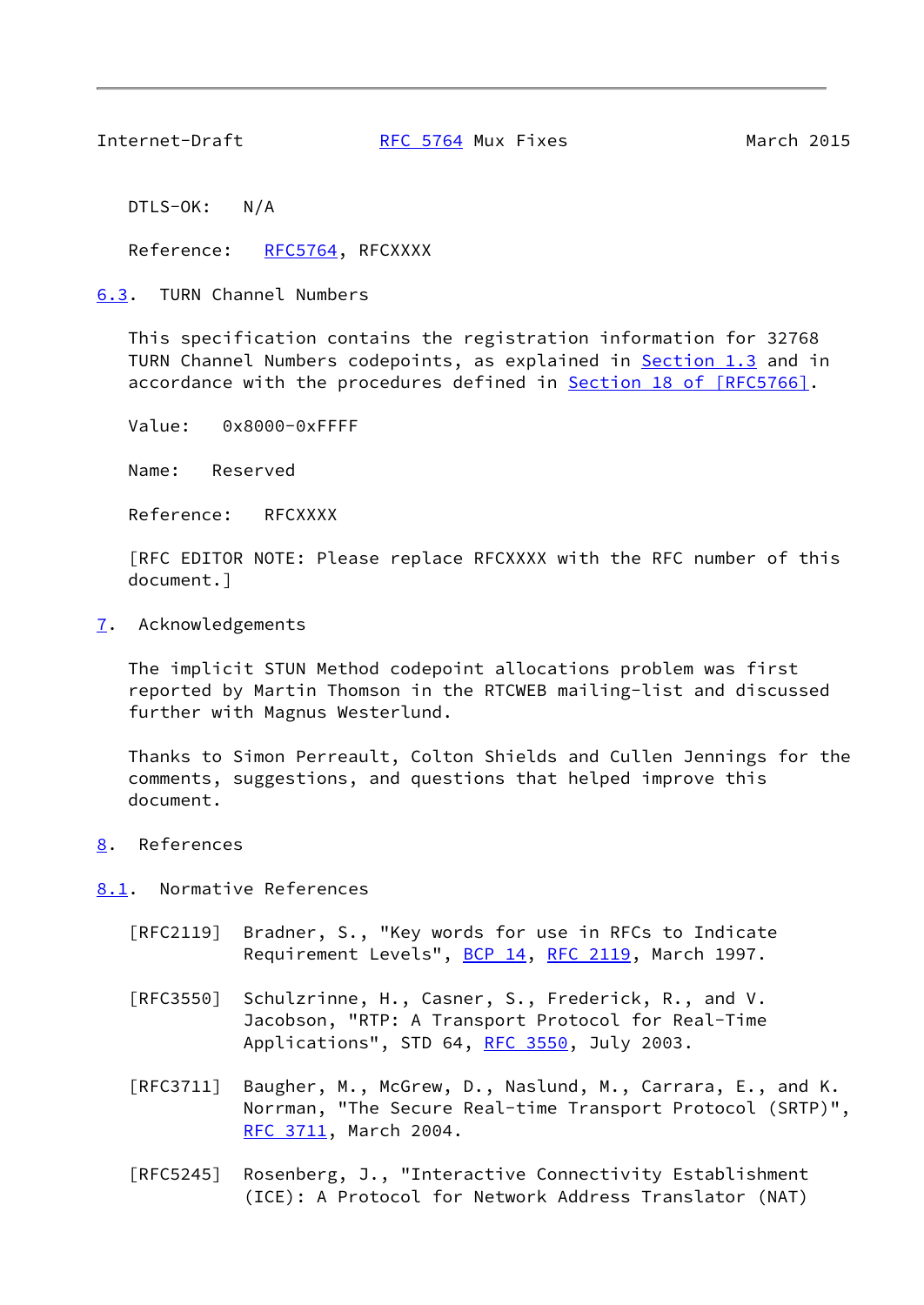Traversal for Offer/Answer Protocols", [RFC 5245](https://datatracker.ietf.org/doc/pdf/rfc5245), April 2010.

Petit-Huguenin & SalgueExpires September 25, 2015 [Page 9]

<span id="page-10-1"></span>Internet-Draft [RFC 5764](https://datatracker.ietf.org/doc/pdf/rfc5764) Mux Fixes March 2015

- [RFC5246] Dierks, T. and E. Rescorla, "The Transport Layer Security (TLS) Protocol Version 1.2", [RFC 5246](https://datatracker.ietf.org/doc/pdf/rfc5246), August 2008.
- [RFC5389] Rosenberg, J., Mahy, R., Matthews, P., and D. Wing, "Session Traversal Utilities for NAT (STUN)", [RFC 5389](https://datatracker.ietf.org/doc/pdf/rfc5389), October 2008.
- [RFC5764] McGrew, D. and E. Rescorla, "Datagram Transport Layer Security (DTLS) Extension to Establish Keys for the Secure Real-time Transport Protocol (SRTP)", [RFC 5764](https://datatracker.ietf.org/doc/pdf/rfc5764), May 2010.
- [RFC5766] Mahy, R., Matthews, P., and J. Rosenberg, "Traversal Using Relays around NAT (TURN): Relay Extensions to Session Traversal Utilities for NAT (STUN)", [RFC 5766](https://datatracker.ietf.org/doc/pdf/rfc5766), April 2010.
- [RFC6347] Rescorla, E. and N. Modadugu, "Datagram Transport Layer Security Version 1.2", [RFC 6347](https://datatracker.ietf.org/doc/pdf/rfc6347), January 2012.
- <span id="page-10-0"></span>[8.2](#page-10-0). Informative References
	- [RFC6982] Sheffer, Y. and A. Farrel, "Improving Awareness of Running Code: The Implementation Status Section", [RFC 6982](https://datatracker.ietf.org/doc/pdf/rfc6982), July 2013.
	- [RFC7345] Holmberg, C., Sedlacek, I., and G. Salgueiro, "UDP Transport Layer (UDPTL) over Datagram Transport Layer Security (DTLS)", [RFC 7345](https://datatracker.ietf.org/doc/pdf/rfc7345), August 2014.

<span id="page-10-2"></span> [I-D.ietf-mmusic-sdp-bundle-negotiation] Holmberg, C., Alvestrand, H., and C. Jennings, "Negotiating Media Multiplexing Using the Session Description Protocol (SDP)", [draft-ietf-mmusic-sdp-bundle](https://datatracker.ietf.org/doc/pdf/draft-ietf-mmusic-sdp-bundle-negotiation-18) [negotiation-18](https://datatracker.ietf.org/doc/pdf/draft-ietf-mmusic-sdp-bundle-negotiation-18) (work in progress), March 2015.

[I-D.ietf-tram-stunbis]

 Petit-Huguenin, M., Salgueiro, G., Rosenberg, J., Wing, D., Mahy, R., and P. Matthews, "Session Traversal Utilities for NAT (STUN)", [draft-ietf-tram-stunbis-02](https://datatracker.ietf.org/doc/pdf/draft-ietf-tram-stunbis-02) (work in progress), March 2015.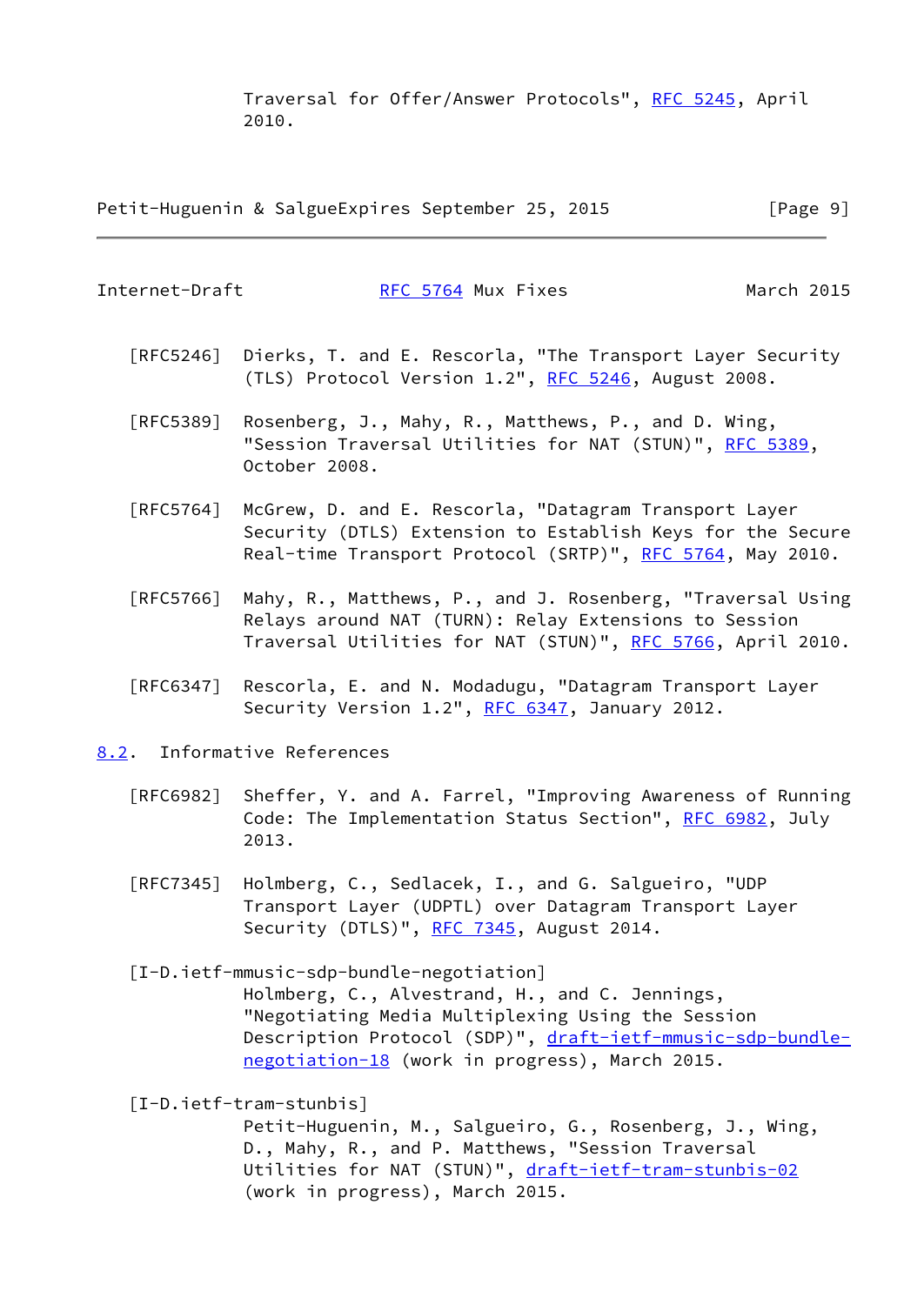## <span id="page-11-0"></span>[Appendix A.](#page-11-0) Release notes

This section must be removed before publication as an RFC.

Petit-Huguenin & SalgueExpires September 25, 2015 [Page 10]

<span id="page-11-1"></span>Internet-Draft [RFC 5764](https://datatracker.ietf.org/doc/pdf/rfc5764) Mux Fixes March 2015

- <span id="page-11-2"></span>[A.1](#page-11-2). Modifications between [draft-ietf-avtcore-rfc5764-mux-fixes-00](https://datatracker.ietf.org/doc/pdf/draft-ietf-avtcore-rfc5764-mux-fixes-00) and [draft-petithuguenin-avtcore-rfc5764-mux-fixes-02](https://datatracker.ietf.org/doc/pdf/draft-petithuguenin-avtcore-rfc5764-mux-fixes-02)
	- o Adoption by WG.
	- o Add reference to STUNbis.
- <span id="page-11-3"></span>[A.2](#page-11-3). Modifications between [draft-petithuguenin-avtcore-rfc5764-mux](https://datatracker.ietf.org/doc/pdf/draft-petithuguenin-avtcore-rfc5764-mux-fixes-00) [fixes-00](https://datatracker.ietf.org/doc/pdf/draft-petithuguenin-avtcore-rfc5764-mux-fixes-00) and [draft-petithuguenin-avtcore-rfc5764-mux-fixes-01](https://datatracker.ietf.org/doc/pdf/draft-petithuguenin-avtcore-rfc5764-mux-fixes-01)
	- o Change affiliation.

Authors' Addresses

 Marc Petit-Huguenin Impedance Mismatch

Email: marc@petit-huguenin.org

 Gonzalo Salgueiro Cisco Systems 7200-12 Kit Creek Road Research Triangle Park, NC 27709 US

Email: gsalguei@cisco.com